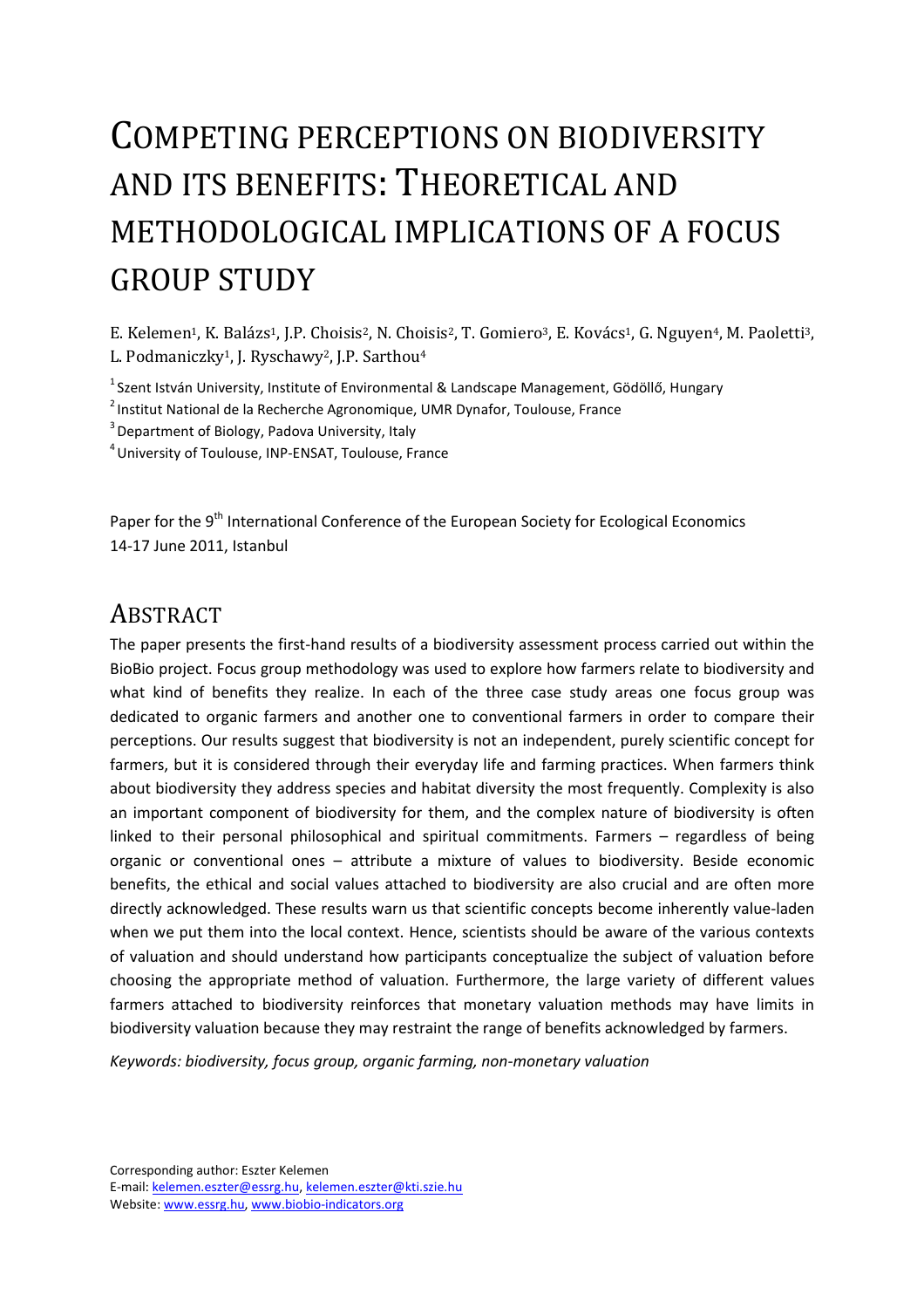## INTRODUCTION

The valuation of biodiversity is a crucial issue for three reasons. First, it can provide information for the comparison of land use or development options which have an impact on biological diversity. Second, by aiding the comparison of different land use or development options, it supports policy decisions at different – local, regional, national, EU – levels. Finally, as the valuation of biodiversity highlights the many ways through which biological diversity contributes to human life, it is able to raise the awareness of the society. Biodiversity in the agricultural context, however, differs a lot from many other contexts, because it is a joint product of human and natural processes and because the maintenance of biodiversity in agricultural landscapes requires further human activities (Soini and Aakkula 2007).

Organic and low-input farming systems contribute to biodiversity protection in many ways (e.g. by reducing the use of chemicals, fostering zero-ploughing, breeding a wide range of traditional species) and at the same time enjoy the benefits provided by biodiversity. However, there is a lack of generic indicators which would be able to assess these benefits (and possible disadvantages) across Europe. The BioBio project (www.biobio-indicators.org) aims at selecting and testing a set of biodiversity indicators to fill this gap. Although the core activities of the project focus on the ecological foundations of biodiversity assessment and apply a scientific approach, the research consortium is aware of the multiple understandings of biodiversity by different publics. Local residents, villagers and farmers perceive the non-importable and non-marketable functions resulting from agricultural activities that enhance biodiversity in the most direct manner. Thus, it is important to explore and understand the attitudes and values these actors attach to biodiversity, and to include their approach in scientific and policy discussions. Accordingly, we have carried out a non-monetary assessment of biodiversity in three case study areas (France, Hungary and Italy).

Our overall aim was to evaluate the economic benefits of biodiversity for organic and conventional farming, but based on our previous experiences and the lessons learned from the literature review, we decided to broaden the scope and bring non-monetary benefits into our focus. Thus, besides assessing the benefits of biodiversity, we aimed to understand the perceptions of biodiversity among farmers, as well as to test and critically review the chosen non-monetary valuation method.

The paper proceeds as follows. Introduction is followed by a brief explanation of the theoretical background and a priori hypotheses (section 2). Then the used methodology and its limitations are detailed and some general contextual information about the focus groups is shared (section 3). In the discussion section (section 4) we present the main results of the study grouped around four issues: (I) how do farmers interpret biodiversity; (II) what kind of attitudes can be identified from the discussions; (III) what are the benefits and who are the beneficiaries of biodiversity; and finally (IV) what is the perceived role of farmers in preserving biodiversity. Finally we draw our conclusion by answering the initial hypotheses and summing up our experiences with the non-monetary valuation method (section 5).

## THEORETICAL BACKGROUND

Biodiversity can be considered a public good, although it often shows mixed characteristics: most aspects of biodiversity are characterized by non-rivalry and non-excludability while in the case of marketed goods and services derived from biodiversity rivalry and excludability prevails (Ostrom,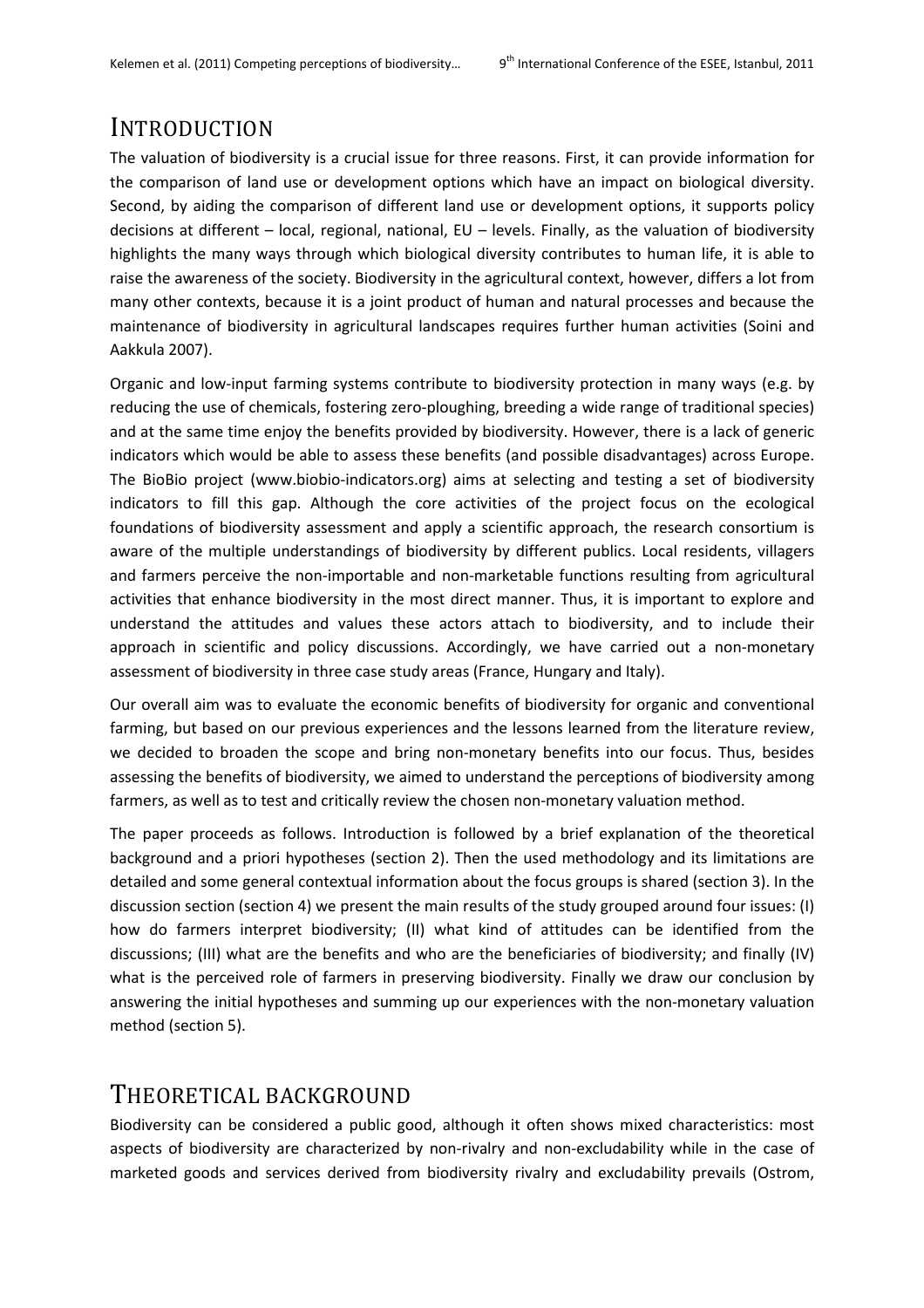2005; Bela et al., 2008). Moreover, biodiversity works at different levels, such as genes, species and ecosystems. This makes the valuation of biodiversity more complicated, and necessitates the value of biodiversity to be assessed at different hierarchical levels: from the value realized in market exchange through the total economic value to the potential value provided for humanity and the value stemming from the ability of biological diversity to maintain the long term stability of the biosphere (Gowdy, 1997; Bela et al., 2008; Nijkamp et al., 2008). Beside economic values, ecological and social/psychological values (Nunes and van den Bergh, 2001; Nunes et al. 2001; Straton, 2006) values – should be also taken into account.

| Value of Biodiversity               |                            |                 |                  |                    |                         |                              |  |  |  |
|-------------------------------------|----------------------------|-----------------|------------------|--------------------|-------------------------|------------------------------|--|--|--|
|                                     | Total Economic Value (TEV) |                 |                  |                    |                         |                              |  |  |  |
| <b>Use Values</b><br>Non-use Values |                            |                 |                  |                    |                         |                              |  |  |  |
| Direct use value                    | Indirect use value         | value<br>Option | Value<br>Bequest | Value<br>Existence | <b>Ecological Value</b> | Social / Psychological Value |  |  |  |

#### **Table 1** The classification of values derived from biodiversity

The BIOBIO project focuses especially on the ecological valuation of biodiversity which is mirrored by the fact that most of the indicators identified so far come from the biological domain. Our task was, however, to provide an alternative to ecological valuation. To this end, it is worth comparing economic versus psychological – or monetary versus non-monetary – valuation in more details, based especially on the study of Nunes and van den Bergh (2001). They identify nine general aspects of biodiversity valuation, which make it possible to compare different valuation approaches as follows:

| <b>Table E</b> ropects of ploan clotty valuation financs and van ach beight E0011 |                           |                             |                                |  |  |  |  |
|-----------------------------------------------------------------------------------|---------------------------|-----------------------------|--------------------------------|--|--|--|--|
| <b>General aspects</b>                                                            | <b>Economic valuation</b> | <b>Ecological valuation</b> | <b>Psychological valuation</b> |  |  |  |  |
| Perspective                                                                       | Instrumental              | <b>Intrinsic</b>            | <b>Intrinsic</b>               |  |  |  |  |
| <b>Indicators</b>                                                                 | Monetary                  | <b>Biological</b>           | Non-monetary (attitudinal)     |  |  |  |  |
| <b>Values</b>                                                                     | Direct and Indirect       | Indirect                    | Direct and Indirect            |  |  |  |  |
| View                                                                              | Resource                  | Diversity                   | <b>Resource and Diversity</b>  |  |  |  |  |
| Subject of valuation                                                              | Change                    | <b>State and Change</b>     | Change and State               |  |  |  |  |
| Geographical context                                                              | Local and Global          | Local and Global            | Local                          |  |  |  |  |
| Level of investigation                                                            | All                       | All                         | All                            |  |  |  |  |
| Approach                                                                          | Reductionist              | Holistic                    | Holistic                       |  |  |  |  |
| Participants                                                                      | Expert and Lay            | Expert                      | Lay and Expert                 |  |  |  |  |

**Table 2** Aspects of biodiversity valuation (Nunes and Van den Bergh, 2001)

As the table above suggests, monetary valuation is based on the instrumental perspective which argues that biodiversity is used for instrumental purposes in terms of production and consumption, while non-monetary valuation accepts that biodiversity has a value on its own (intrinsic value). Both monetary and non-monetary valuation is able to take into account direct and indirect values of biodiversity (that is, values stemming from the direct use of biodiversity and values stemming from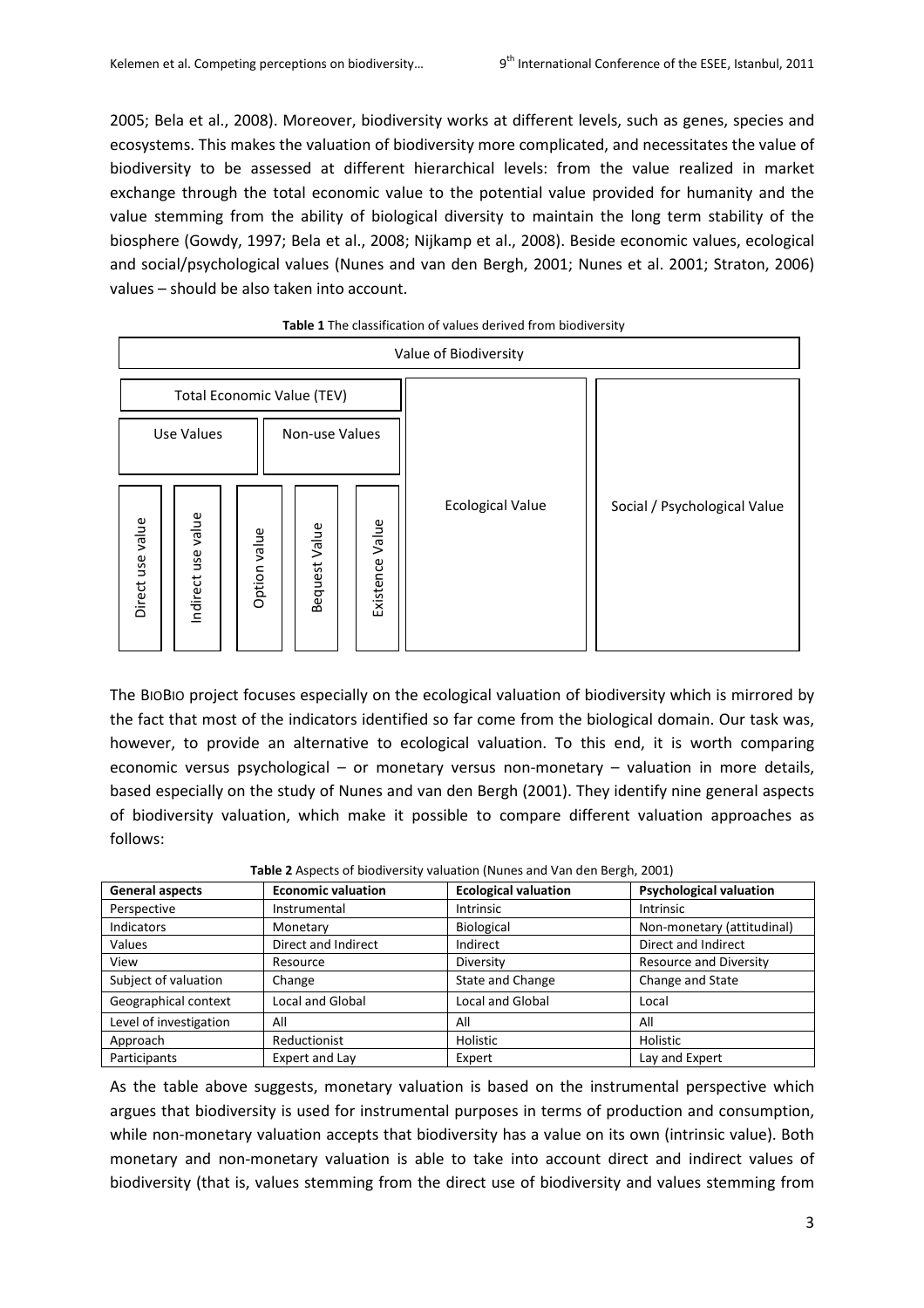the ability of biodiversity to provide options for direct use), although monetary valuation usually underestimates the indirect values. While monetary valuation usually grasps the value of biodiversity through the value of certain biological resources (e.g. endangered species), non-monetary valuation can focus on the variety of life as well. Economic valuation, as is based on neoclassical welfare economics, focuses on the changes of biodiversity when valuing it (e.g. WTP is based on the monetary compensation of a change). Psychological valuation, on the other hand, is able to understand the constant value perceptions people attach to biodiversity. Both monetary and nonmonetary valuation can value the diversity of genes, species and ecosystems, although nonmonetary valuation is hardly applicable at larger spatial scales but used mainly at the local level. Economic valuation applies a reductionist approach assuming that the total value of biodiversity can be disentangled into direct use, indirect use and non-use values. Psychological valuation, however, applies a more holistic approach focusing on the values lying in the integrity, stability and resilience of complex systems. Both monetary and non-monetary valuation involves participants from expert communities and the wider public, however, non-monetary valuation often has a clearer focus on public engagement and participation which might lead to social learning.

If we have a look at the philosophies behind economic and psychological valuation, further differences can be identified. Monetary valuation methods consider people who value biodiversity as consumers who are rational or boundedly rational and have perfect information; however, many studies have proven that these assumptions lead to distortion (e.g. protest answers in WTP studies) (Spash and Hanley 1995, Spash et al. 2009, Martín-López et al., 2007). Furthermore, economic valuation of biodiversity is based upon the aggregation of individual decisions (values) and often applies discounting, which takes on the problem of inter- and intra-generational equity instead of handling it (Martínez Alier 2002, Wilson and Howarth 2002). Psychological valuation, on the other hand, proposes a more comprehensive way of valuing biodiversity and the goods and services provided by it, because "when we focus on cultural, memory and linguistic variables we are appraising not only the intrinsic value of ecosystem services, but also their effects on human health or social structures, their aesthetic contributions, and their significance for future generations (O'Hara, 1996)" (Kumar and Kumar, 2008, p. 814). Table 3 summarizes the pros and cons for economic and psychological valuation of biodiversity:

| Economic (monetary valuation)                   | Psychological (non-monetary) valuation            |  |
|-------------------------------------------------|---------------------------------------------------|--|
| + Relatively cheap and quick                    | + Addresses more dimensions of the value of       |  |
|                                                 | biodiversity                                      |  |
| + Easily used in decision-making at any of the  | + Deals with social equity and cultural /         |  |
| spatial levels (from local to global)           | psychological aspects                             |  |
| + Allows for a direct comparison with monetary  | + Supports conflict resolution                    |  |
| values of alternative land use / development    |                                                   |  |
| options                                         |                                                   |  |
| - Ethical questions concerning discounting and  | - Participatory / deliberative decision making    |  |
| social equity questions                         | processes are needed to apply the results         |  |
| - Methodological questions concerning           | - Relatively timely and costly                    |  |
| simplification, aggregation, homo economicus    |                                                   |  |
| approach                                        |                                                   |  |
| - Monetary indicators can point to the opposite | - Results can be ambiguous and used mainly at the |  |
| directions as biological indicators             | local or regional level                           |  |

**Table 3** The advantages and disadvantages of economic and psychological valuation

Based upon the above comparison of economic and psychological valuation we propose a nonmonetary methodology for assessing the benefits of biodiversity within the BIOBIO project.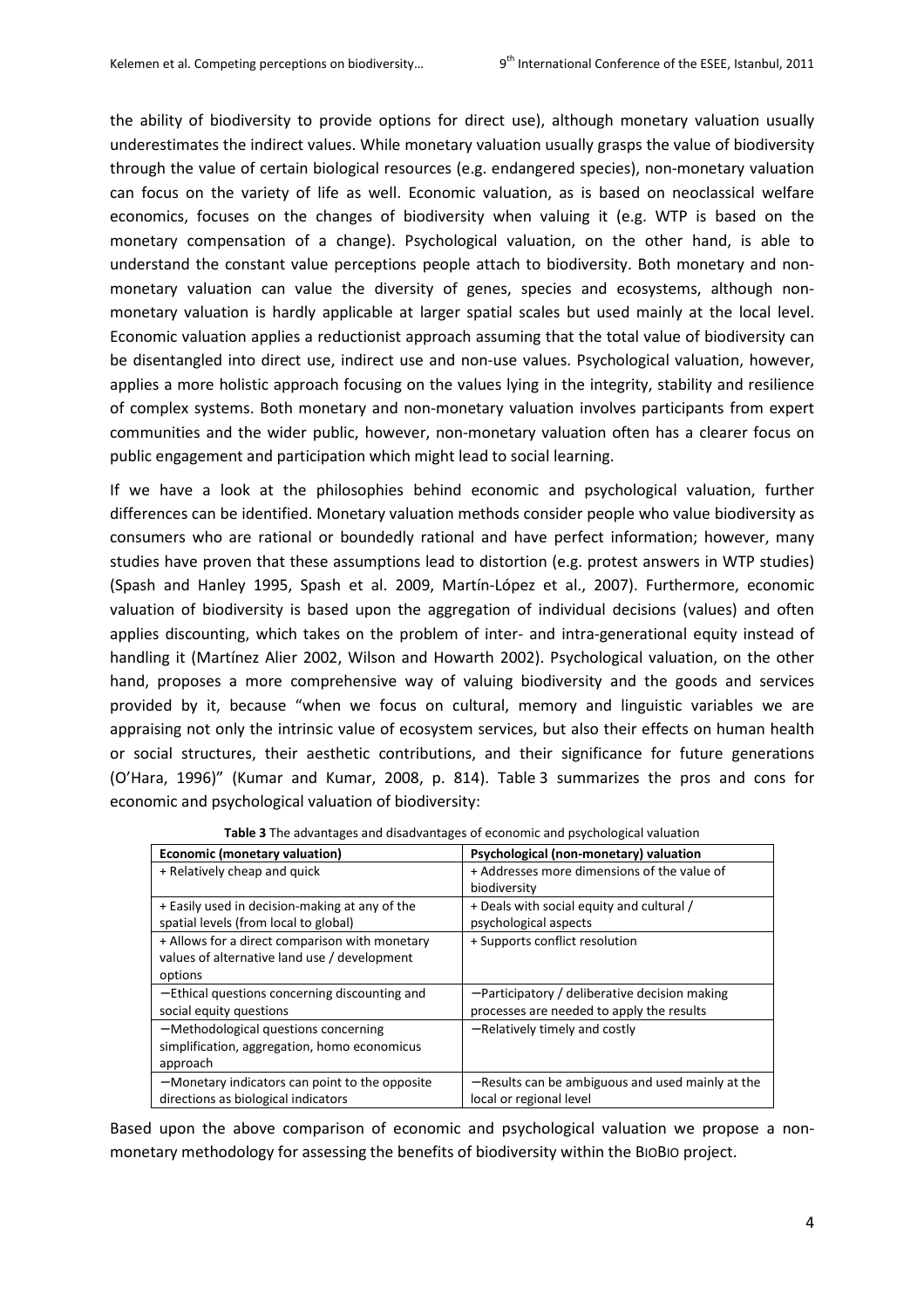A few studies have already investigated how biodiversity is perceived by people who are not scientists, although none of them focused directly on contrasting organic and conventional farmers. For instance, Lindemann-Matthies and Bose (2008) and Junge et al. (2009) described an on-site survey research where lay people were asked about their attitudes towards field margins. Soini and Aakkula (2007) conducted in-depth interviews with local residents and farmers to understand their interpretation of biodiversity on agricultural land. Other studies focused on the interpretations of the general public. For instance Fisher and Young (2006) and Buijs et al (2008) used focus groups to understand the mental constructs of biodiversity in three European countries, while Christie et al. (2006) combined focus groups, choice experiment and contingent valuation in order to value biodiversity in the most comprehensive way. The results of these investigations show that most people have a rich interpretation of biodiversity, although they use a terminology different from the language of science and they often link biodiversity to normative evaluations (Fisher and Young, 2006; Christie et al., 2006). Based on these findings we established the following a priori hypotheses linked to the local understandings of biodiversity:

- Hypothesis 1: There are no significant differences between the farmers' understanding of biodiversity and the scientifically based definition of biodiversity.
- Hypothesis 2: Organic farmers have a more complex understanding (more solid knowledge) of biodiversity than conventional farmers.

Previous research also suggested that despite biodiversity is appreciated (e.g. more diverse field margins are preferred to less diverse ones (Junge et al., 2009) it is difficult for people to conceptualize biodiversity and its benefits in the context of agriculture (Soini and Aakkula, 2007), because its benefits are perceived at a more general level (e.g. it is the basis of human life, it provides balance, it has aesthetic functions and creates a sense of place (Buijs et al., 2008). Thus we formulated the following hypotheses on the perceived value of biodiversity:

- Hypothesis 3: Conventional farmers acknowledge more those benefits of biodiversity which can be realised in monetary terms (economic benefits), while organic farmers acknowledge more the indirect (non-economic) benefits of biodiversity.
- Hypothesis 4: The more local the level of assessment is, the more benefits of biodiversity participants can perceive.

# METHODOLOGY

### DATA GATHERING

We used focus group as the main data collection method. Focus group discussion refers to interviews with a small group of people on a specific topic, when the aim of the session is to get to know the group's opinion on the research topic. In this case, group dynamics and interaction between the participants is as important as the answers given to the pre-defined questions (Barbour, 2007; Merton et al., 1956). Focus group method is proposed if the research addresses topics which are unfamiliar or sensitive to the participants, or if the researcher would like to involve powerless social groups. However, the particular reason for choosing this method was that focus groups provide a good occasion for participants to listen to each others' opinion, and form thoughts together on the issue under investigation, thus it is also useful to understand the process how participants conceptualize a scientific term with their own words and concepts. Based on the literature review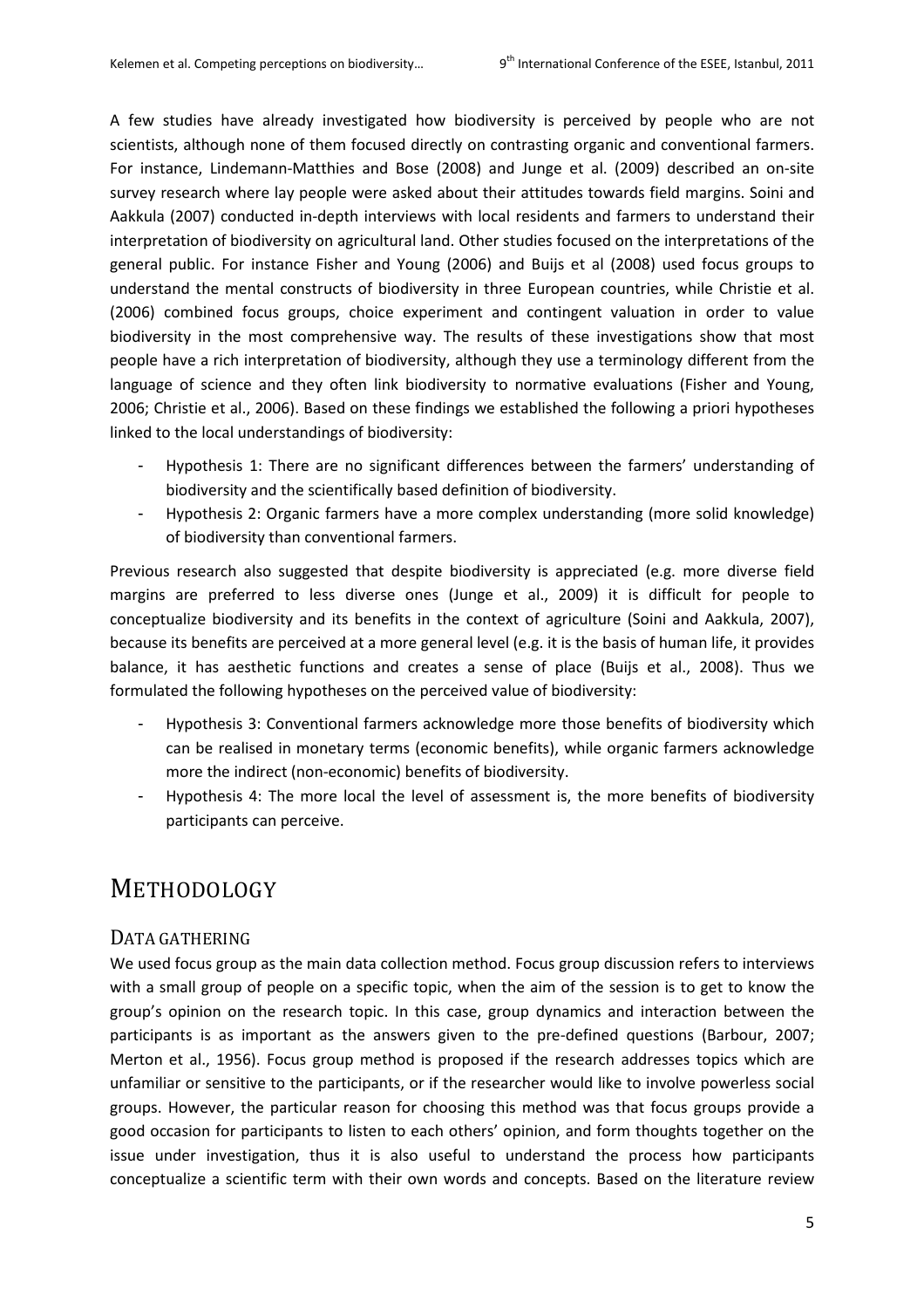and previous focus group experiences, we divided the focus groups into four major parts and an optional fifth step:

- introduction (with their name and some information about their farm);
- a visual ice-breaking exercise (discussing photos taken in the area which represent different levels of biodiversity, e.g. soil biodiversity, species and habitat diversity);
- a concept mapping exercise (a creative and interactive exercise with a brainstorming phase about the concepts related to biodiversity and with a drawing phase focusing on the relationship between the concepts drawn from the brainstorming phase);
- moderated discussion about the causal links between farming and biodiversity (what are the effects of biodiversity to farming and vice versa);
- optional questions about geographical and time scales.

Because focus groups were run in different national contexts and participating researchers had slightly different scientific and methodological background, we put strong emphasis on establishing a common ground about the methods and techniques to apply. We run a pilot focus group in August 2010 and organized a one day long workshop where researchers from participating countries could discuss, test and refine the methodology. Still some limitations of the used methodology have to be acknowledged. First of all, as most farmers had already been involved in the BioBio project, they met earlier with scientists and could change ideas about the environmental performance of their farm. Thus they may have become more aware of biodiversity than the average farmers within the case study area. Second, farmers taking part in the focus group discussions are not necessarily representative for the case study region and still less typical within the whole country, especially because their farms are usually specialized. Third, the limited time and resources did not allow us to carry out a detailed contextual analysis, only a few major data were collected beside the focus groups in a preparatory questionnaire. And fourth, in spite of the efforts to harmonize methodological skills, data still show some clear differences among countries, related mainly to coding, which makes cross-country comparison more difficult. Hence, the gathered focus group data are more appropriate to compare the perceptions of organic and conventional farmers, while the comparison of data across countries would be more risky and would weaken the explanatory power of the study.

#### ANALYSIS

Focus group transcription – as other qualitative data – needs special techniques to analyze. The two most typical analytic methods are content analysis (Stemler, 2001) and the grounded theory method (Charmaz, 2006). To analyze our focus groups we used a method in between: qualitative content analysis. This method was developed in order to merge the advantages of the two others mentioned above. It examines the themes and main ideas of the text (main content), the context information (latent content) as well as the formal aspects of the material, but without extensive quantification (Mayring, 2000; Elo and Kyngäs, 2008). We chose this analytical approach because the replicability of the method is a key to produce more easily comparable results from case study areas (helps crosscountry comparison), but at the same time its interpretative nature allows to take into account the country level specificities during the analysis (reflects the context-dependency of data). Furthermore, the systematic process of coding and categorization helps levelling off the differences in researchers' experiences with text analysis.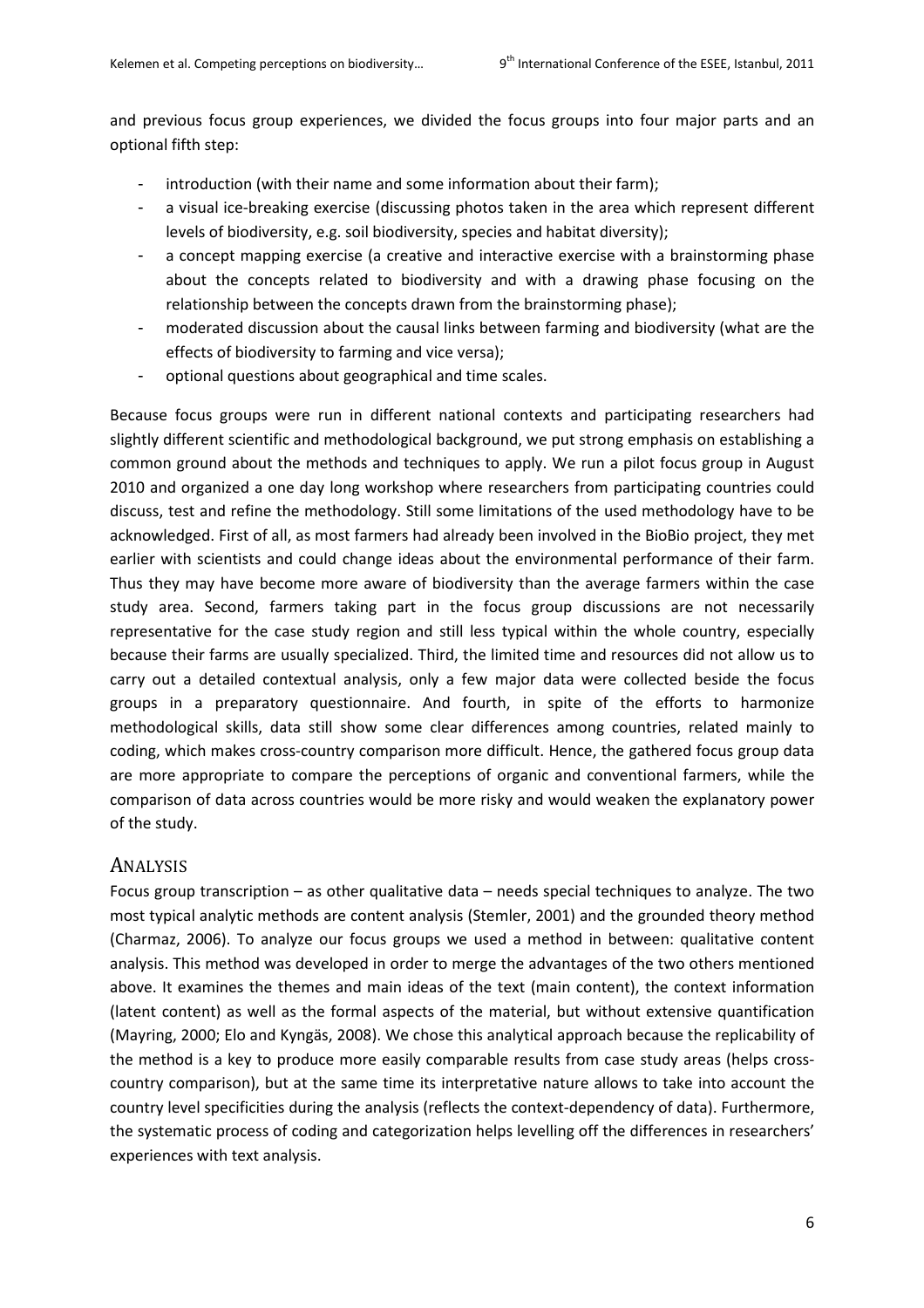For the analysis of the text, an a priori coding agenda was developed. Once the focus groups were carried out and the transcriptions were prepared, researchers started the analysis by coding the text by reading it carefully and looking up the predefined codes. During the analysis participating researchers could share ideas and improve the process continuously (e.g. if technical assistance or procedural advice was needed). Once the coding was finished, researchers were asked to fill in the coding agenda with typical references and explanations about the contextual and attitudinal characteristics of the code. The filled-in coding agendas were used as the main source of data for the comparative analysis. To check the comparability of the results we contrasted some codes (the references coded by the same codes) and run some basic statistics on coding frequency. In a few cases iterative coding was applied.

#### THE SAMPLE

Altogether six focus groups were organized (four more focus groups will be carried out hopefully this summer, two in Wales and two in Uganda), in each participating country one focus group was dedicated to organic farmers, and another one to conventional farmers. The research areas show considerable heterogeneity within Europe: arable farming systems were studied in the Midi-Pyrénées, France; extensive grazing systems were chosen from the Homokhátság, Hungary; and vineyards were selected from the Veneto Region in Italy. More information about the case study areas is shown in Table 4.

| Research              | <b>General agricultural situation</b>                                                                                                                                                                                                                                                                                                                                                                                                     | Agri-environmental                                                                                                                                                                                                                              | Socio-economic background                                                                                                                                                                                                                                                                                                       |
|-----------------------|-------------------------------------------------------------------------------------------------------------------------------------------------------------------------------------------------------------------------------------------------------------------------------------------------------------------------------------------------------------------------------------------------------------------------------------------|-------------------------------------------------------------------------------------------------------------------------------------------------------------------------------------------------------------------------------------------------|---------------------------------------------------------------------------------------------------------------------------------------------------------------------------------------------------------------------------------------------------------------------------------------------------------------------------------|
| area                  |                                                                                                                                                                                                                                                                                                                                                                                                                                           | measures                                                                                                                                                                                                                                        |                                                                                                                                                                                                                                                                                                                                 |
| FR: Midi-<br>Pyrénées | Mixed crop (main crops are wheat,<br>maize and sunflower) - livestock<br>(mainly cattle) systems. Farmers in the<br>Biobio project were chosen in arable<br>systems. The average size of farms is<br>45 ha, but there is a huge variance (14-<br>200ha). Within the sample half of the<br>organic farmers sell directly, while<br>conventional farmers all belong to<br>cooperatives. Yields are significantly<br>lower in organic farms. | The majority of organic and<br>conventional farmers<br>(within the sample) have no<br>agri-environmental<br>measures.                                                                                                                           | The CS is intermediate between<br>favoured and less-favoured<br>regions. CAP subsidies have<br>helped maintaining cattle<br>farming. Agrofood production<br>chains are present but<br>landscape is also attractive for<br>residential development. The<br>proximity of Toulouse provides<br>a market for organic<br>production. |
| HU:                   | Extensive grazing system mainly for                                                                                                                                                                                                                                                                                                                                                                                                       | Agri-environmetal                                                                                                                                                                                                                               | A less developed region within                                                                                                                                                                                                                                                                                                  |
| Homokhátság           | livestock production, often with old<br>Hungarian varieties (Hungarian<br>Simmental and Grey cattle). The<br>average farm size is 5 ha for individual<br>farmers and 502 ha for agricultural<br>entrepreneurs (regional data, 2007);<br>the average farm size in the sample is<br>155 ha. Cooperation among farmers is<br>quite rare.                                                                                                     | payments contribute<br>largely to the farm income,<br>typical for both organic and<br>conventional farmers. Agri-<br>environmental measures<br>are often complemented<br>with special nature<br>protection measures issued<br>by national park. | Hungary; few working<br>opportunities besides farming;<br>special settlement structure<br>with living farms (homesteads)<br>and often with underdeveloped<br>infrastructure.                                                                                                                                                    |
| <b>IT: Veneto</b>     | Organic and conventional vineyards.<br>The proportion of the production area<br>of Controlled and Designation of Origin<br>and Guaranteed Designation of Origin<br>wines is high. Within the sample farm<br>size varies between 10 and 30 ha.                                                                                                                                                                                             | Organic and conventional<br>farmers (within the sample)<br>have no agri-environmental<br>measures.                                                                                                                                              | The areas are among the most<br>developed in the region.<br>Agriculture, anyway, is far less<br>rewarding than other economic<br>activities. Wine production<br>stands out for its high<br>profitability.                                                                                                                       |

**Table 4** General contextual information about case study areas

Farmers running their farms in the chosen BioBio case study areas were invited; most of them had already been participating in the BioBio project, while some of them were outsiders. We excluded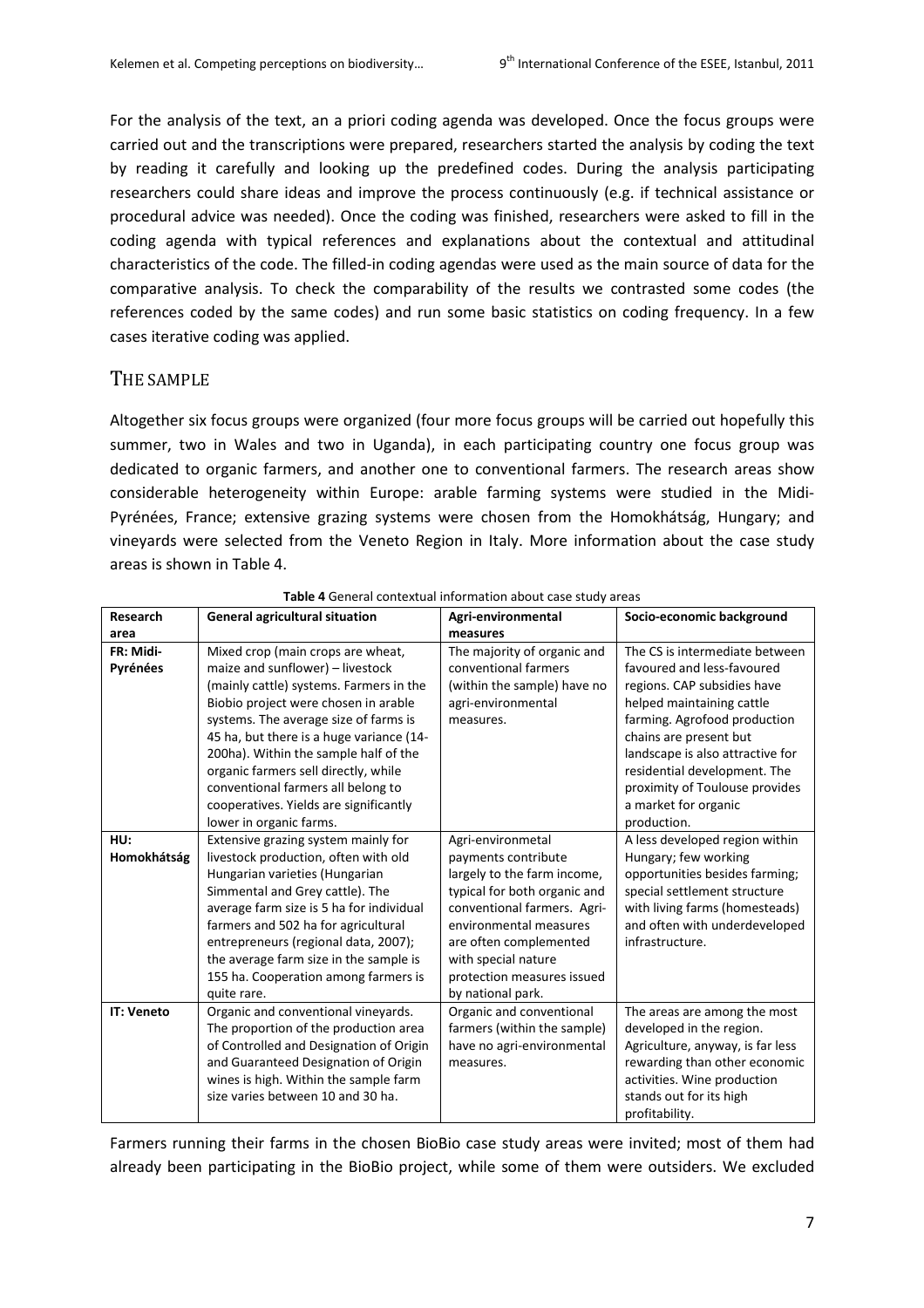general citizens, partly because the existing literature provides already some findings on the perceptions of the general public, and partly because of time and resource constraints. Focus groups attracted 6-11 participants in general (the total sum was 43). The average length of the meetings varied between 80 and 150 minutes.

## **DISCUSSION**

#### PERCEPTIONS OF BIODIVERSITY

One of the main aims of the focus groups was to understand how farmers frame the concept of biodiversity, thus we dedicated the ice-breaking visual exercise and the concept mapping exercise to this aim. The discussions reinforced that biodiversity is pretty much related to the everyday life and farming practices of farmers: they often talked about the methods they apply on their farms and the approach they have to agriculture (organic farming, simplified ploughing techniques and nature friendly practices on the one hand, and intensive agriculture on the other hand) in relation with biodiversity. Farming can either support or threat biodiversity, thus farmers thought they have personal responsibility. Biodiversity was sometimes transformed into the social life by them (it was seen as a human being, or it is applied to conceptualize the contradicting opinions etc.). This shows again that biodiversity is not an independent, purely scientific concept for farmers.

Among the different manifestations of biodiversity species diversity was the most frequently addressed, but the coverage of the fragments coded by species diversity was not so high (often only really short fragments – one or two words – were coded). This implies that species diversity (beautiful or rare species, the number and abundance of species) is easily remarkable for farmers, thus it can be used to express their observations and experiences in the easiest way, especially if the concept of biodiversity is not so much embedded into their mental models. The following references reinforce that species diversity is related to personal experiences and observations from everyday farming activities:

"There are different types of worms: some are in the ploughed layer, others live in deeper layers." (FR\_org) "The cattle used to graze the lower, watery parts. A few years ago they trod down the grass completely. The year after there were so many orchids that I went through the field with closed eyes, I did not want to trample down them." (HU\_conv)

"When I think of my vineyards, I think also about the fauna." (IT\_conv)

However, it is not species diversity which means the essence of biodiversity to farmers. Especially in organic focus groups, but also in conventional groups, complex systems were mentioned quite frequently referring to the mutual interactions within nature which make life possible. Biodiversity was often identified with these interrelations (or as a prerequisite for them), although interactions were not named or conceptualized by farmers in an exact way, they were rather mystified. This suggests that farmers conceptualize biodiversity as mysterious and universal interactions within nature: biodiversity is more than just the diversity and richness of species; it is a complex phenomenon that is essential for life. Moreover, biodiversity and life are often synonymous: life gives rise to biodiversity, and the other way around, biodiversity allows life to evolve.

"It is a mystery." "Life cannot be explained, it is very difficult to explain. (…) Life is relationship." (FR\_org) "The basis of biodiversity is the complex relationship between plants and animals; those real and natural

relationships which indicate the mutual dependency of flora and fauna." (HU org)

"I see biodiversity as the possibility for nature to grow in all the possible ways." (IT\_conv)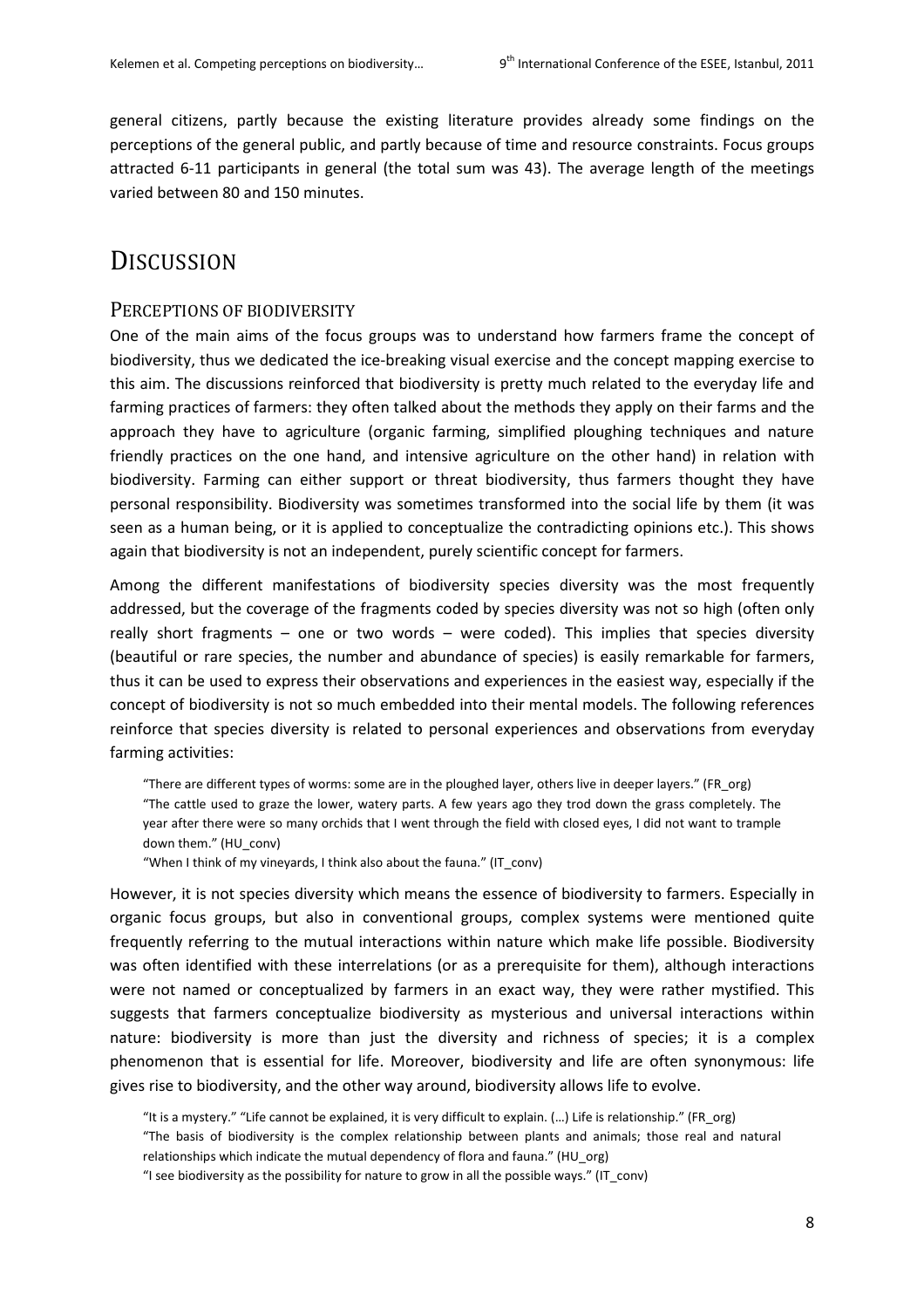The concept of biodiversity as a complex system is often linked to the landscape level: the complexity of nature and the interactions within nature are placed into the landscape as the appropriate geographical scale where natural interactions happen and where they are easily observable. This may explain also why the codes referring to landscape and ecosystems diversity are relatively rare. The following references underpin the relationship between complexity and landscape (ecosystem) diversity:

"The components of biodiversity are the plants, the associations of plants, the puszta (grassland) itself in a complex way. The puszta unifies everything, the plant, the animal, the soil." (HU\_org) "Everything is linked together. What we see, what we don't see, our practices and the different habitats."

(FR\_conv)

Genes' diversity was the less frequent code within the manifestations of biodiversity category. If it was mentioned at all, it was linked to the different breeds or varieties farmers have on their farm. These local breeds and varieties were more closely related to preserving the agricultural traditions than to the diversity of the genetic characteristics of species. This implies that it is difficult for farmers to conceptualize the invisible and hardly observable manifestations of biodiversity.

Organic farmers were more familiar with the term of biodiversity, while conventional farmers (at least in some focus groups) struggled with conceptualizing the term. Moreover, organic farmers are more aware of the complex nature of biodiversity and approach biodiversity from a holistic, spiritual viewpoint. Conventional farmers identify biodiversity more with species diversity and relate it more directly to farming, which shows a rather utilitarian approach. Nevertheless, this relationship may be traced back to other variables (e.g. lack of knowledge) too.

#### **ATTITUDES**

None of the codes related directly to biodiversity (genes, species, landscape and ecosystem diversity, complex systems, stability and ecosystem services) showed a negative attitude. Typical adjectives in the fragments coded with these codes are:

- traditional, special, rare, natural, diverse, different, oneness, richness  $\rightarrow$  relating to the different manifestations of biodiversity, to the variance within nature;
- complex, coherent, infinite, essential, very well functioning, perfectly working, adaptive, well-regulated  $\rightarrow$  relating to the natural interactions and their healthy functioning;
- idyllic, beautiful, intimate, serenity  $\rightarrow$  relating to the aesthetics stemming from biodiversity;
- good, useful  $\rightarrow$  relating to the use value of biodiversity;
- delighted, conscious, curiosity  $\rightarrow$  relating to the feelings of farmers, to their well-being and their role in maintaining biodiversity.

The above attributes indicate that positive opinions and feelings are attached to biodiversity from both an aesthetic and an interaction oriented viewpoint. Attributes linked to the different manifestations of biodiversity are more neutral, but even in this case the reference to tradition, speciality and rareness shows certain value commitment. Feelings and emotions were more likely referred by farmers than rational arguments when they talked about biodiversity. Rational viewpoints were more frequently addressed only when they talked about the direct links between their farming activity and biodiversity. Beside these general statements we could observe that attitudes of organic and conventional farmers were slightly different.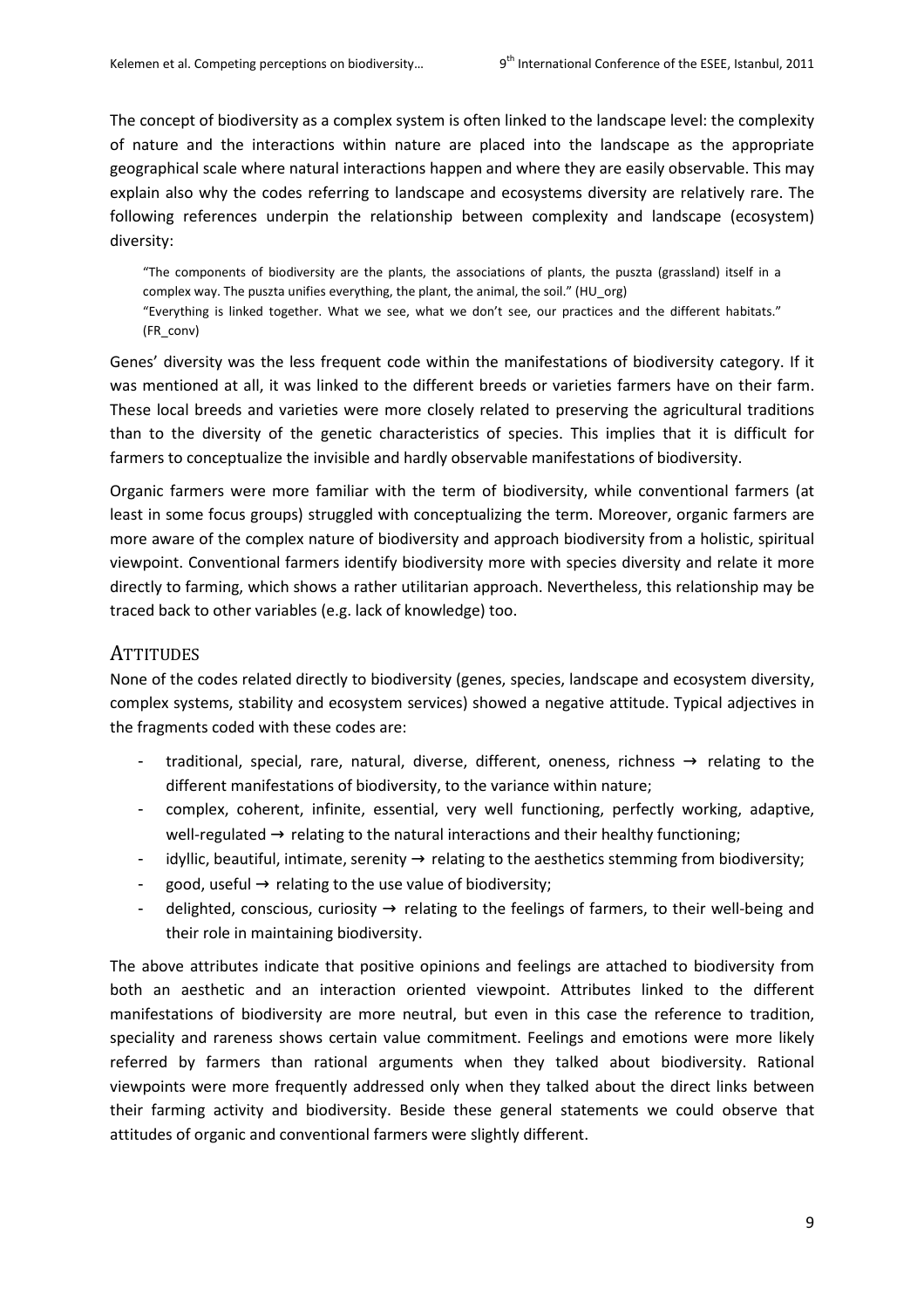Within organic focus groups (especially in France and Hungary) debate over the positive role of biodiversity was rare. It was more typical that organic farmers reinforced each others' viewpoint and attributed a strong existence value to biodiversity.

"The animals are my friends. Therefore I cannot chase them away." "Weeds are there to show us that the field lacks biodiversity." (FR\_org)

"We are living in a created world, and biodiversity must be the miracle of creation. We can take part in this creation through our activity, through farming. And this motivates me exceedingly." (HU\_org)

Conventional farmers were more contested in this aspect. Although they acknowledged the importance of biodiversity, they also talked about its negative effects (e.g. weeds, pests, growing costs). They differentiated between useful, neutral and harmful species, thus beside their feeling and emotions, rational arguments were also raised. They tended to express their attitudes towards biodiversity by appraising biodiversity protection (typical in Hungary and Italy).

"To keep rabbits one has to love them." "Rabbits feed on field borders, they eat everything." (FR\_conv) "I don't agree that the red footed falcon plays the role of environmental doctor. It doesn't bother whether its victim is ill; it is driven by its stomach. It captures the rabbit, the pheasant or the quail. From the point of view of the national park it is useful, because the pheasant is not endemic. Nature conservationists are happy if the falcon eats pheasant." (HU\_conv)

This indicates that conventional farmers tend to have a more instrumental (rational) view on biodiversity, while the majority of organic farmers refer to feelings and emotions, personal values and identity when they talk about biodiversity which shows the importance of ethical considerations in farming and biodiversity management.

#### BENEFITS OF BIODIVERSITY

Ethical and social values were addressed in all discussions regardless of the nationality or the type of the farm run by participants, and were ranked among the five most frequent codes in each focus group (without asking participants directly about this aspect). This shows the remarkable importance of the ethical/social aspect when farmers talk about the relationship between their farm and biodiversity, and justifies the use of non-monetary approaches to capture these holistic values. Ethical and social values seem to be universal in the sense that farmers attributed these values to both species diversity and the complex systems approach. However, it is also important to see that ethical and social values are really diverse in their focus. Based on the coding agenda we categorised this value aspect as follows:

- *Aesthetic value* – diversity makes the landscape beautiful and colourful, creates a sense of place, and delights / fascinates people:

"This is an idyllic picture: homestead with grassland, hay bales, bushes and cattle. … This landscape touched me, because these woody patches make this landscape so intimate." (HU\_org) "We are influenced by the aesthetic characteristics of the environment." (IT\_conv) "It is a fascinating world that of the plants which inhabit our farms and fields." "It makes my farm beautiful." (IT\_org)

Lifestyle or life philosophy: biodiversity is associated with freedom and tranquillity, respecting biodiversity means to live a more conscious life, makes you feel more comfortable and enhances your spiritual life and self-awareness:

 "It's a way of life to live with each other and live a better life." (FR\_org) "This is an element of stimulus that makes you feel alive." (IT\_org)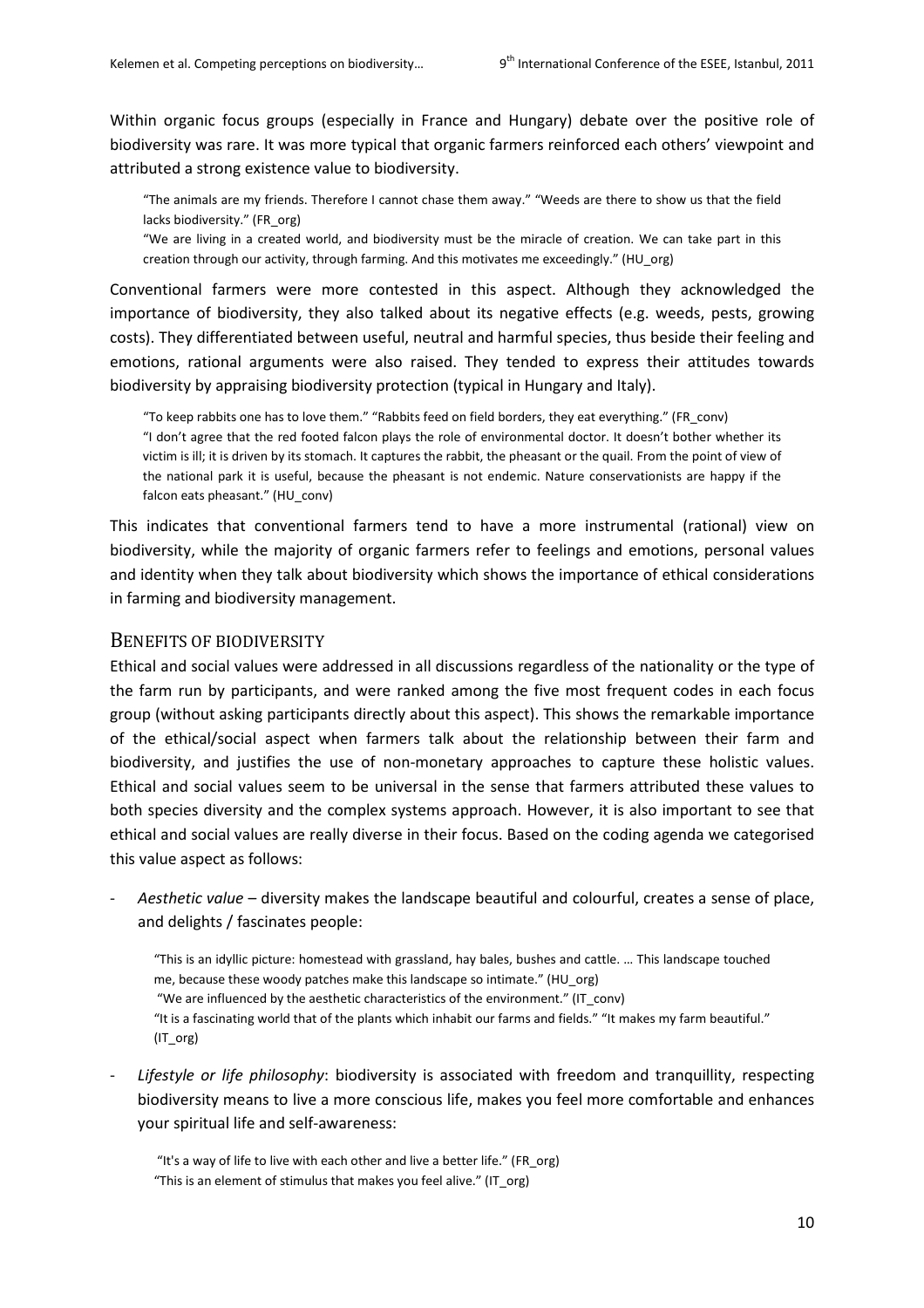- *Bequest value* – biodiversity is a heritage, it is important to show biodiversity to the next generations and to teach children about the importance of biodiversity:

"We were raised in this diverse landscape, we got used to it. It would be strange if this diversity didn't exist." (HU\_conv)

"I want to be able to show and teach this to my grandchildren." (HU\_org)

"The children need to know the natural world." (IT\_conv)

*Existence value* – all creatures have the right to live regardless of their use value, nature (biodiversity) has to be respected because it can be perceived as a human being, farmers can cooperate with her but can also harm her:

 "Nature and I have to work together." "I see Nature like a living person." (FR\_org) "We should respects the natural cycles, the natural equilibrium of the nature. When we do not comply with that, we cause harm to the biodiversity." (IT conv)

The existence value of biodiversity brings us to the next value category  $-$  ecological value  $-$  as it emphasises the importance of biodiversity from a non-human point of view. Ecological values express that biodiversity is important as the basis of all forms of life on Earth, and especially human life. Sometimes farmers acknowledge also that we do not know exactly how biodiversity works (mystery), or what creatures depend on a tiny species or an unknown natural interaction, but this lack of knowledge is a further reason for not harming biodiversity. This suggests that the ecological value is attached mostly to the complex systems approach and appears mainly in focus groups where complexity was addressed (typically in organic focus groups). Since recognizing the ecological values requires a deeper consciousness (and probably a higher level of ecological knowledge) it is not surprising that this code was much less frequent than ethical/social values or economic values.

The third type of value is the economic value attached to biodiversity, which was a relatively frequent code in both the organic and the conventional focus groups. The economic value of biodiversity includes all the benefits that are provided by biodiversity and can be realized in monetary terms. It is mentioned in a direct manner as the ecosystem services linked to biodiversity (e.g. the food on our table, pollination or biological control provided by certain species), or as the money spent by tourists who were attracted by the diversity of the area.

"Somebody pays for being able to spend a few days in these surroundings." (HU\_org) "The locust has various benefits. It has a nice smell when it is flowering, it produces honey, it is perfect firewood, and it is beautiful for furniture. All of its parts can be used for something." (HU\_conv) "People can find biodiversity everyday on their table." (IT\_conv)

However, in most cases the economic value is not strongly related to biodiversity but to farm management. Sometimes biodiversity is seen as an added value in the products, that is, the product is appreciated more by consumers if it comes from a farm that preserves biodiversity. It is more typical, however, that biodiversity is regarded as providing certain benefits (e.g. fodder to animals, pollination service, worms that decompress the soil etc.), but also generating costs (e.g. fighting against weeds) and causing profit loss (e.g. because wild animals feed on the produce).

<sup>&</sup>quot;The grassland is valuable because the cattle can suffice. The composition of the grassland is good, because the cattle like it." (HU\_conv)

 <sup>&</sup>quot;The landscape, other than being nice, it is also useful to my work and sustenance." (IT\_conv)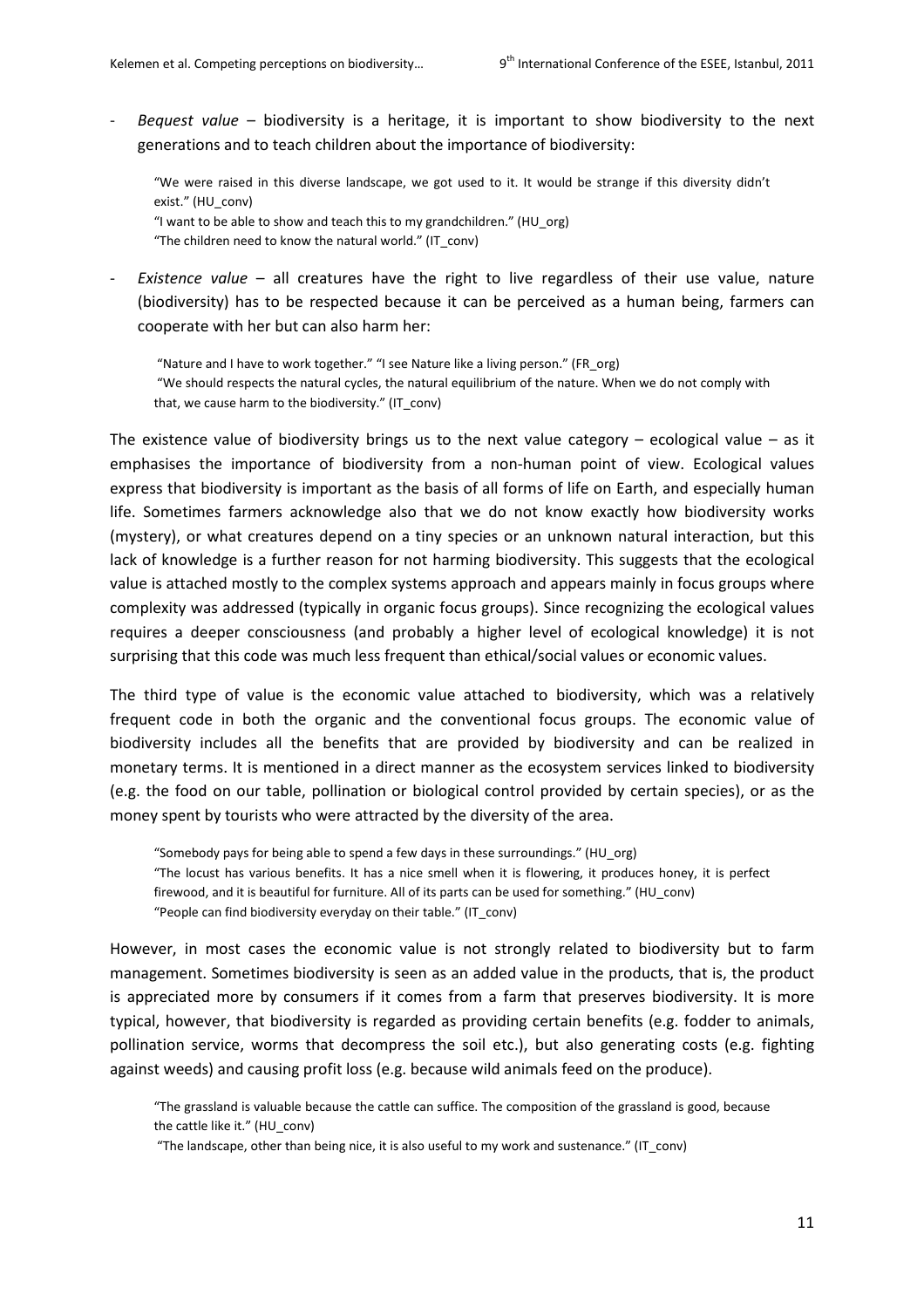Thus, farmers have to build their decision of running a more or less diverse farm on a cost-benefit analysis. They have to take into consideration if the market will pay for their increasing costs (which depends on the awareness of consumers), or the state will compensate their efforts through subsidies (which depends on policy processes), or they have to cope with the situation independently. This suggests that it is not biodiversity itself which has an economic value for farmers, but farming practices (which either maintain or harm biodiversity) has costs and benefits which have to be considered if farmers want to live on their farm. On the one hand biodiversity is an input for their activity (and as other inputs, it increases the production costs), on the other hand it is a result of their activity (and as other outputs, it may have an added value that can be built in the price of their products), and their management task is to balance the two sides.

 "I regard biodiversity as a problem of birds that eat the grapes, and wild-boars that threat the vineyard. (…) It is a continuous fight, a very hard fight." (IT\_org) "If we get paid to maintain nice the hilly landscape, we will do that." (IT\_org) "We have to make a compromise between economics and biodiversity." (FR\_conv)

The inherently utilitarian approach suggested by the analysis above is conflicting with the great importance of ethical/social value, but this does not necessarily mean that one of the statements is false. Indeed, we think that the utilitarian approach entered the discussion because farming is the main source of income for the participating farmers, thus their livelihood – even as biodiversity – depends on their management practices. It may happen that farmers truly respect nature and attribute a strong existing value to biodiversity, but at the same time they have to make a compromise in order to provide a safe livelihood. This can result in cognitive dissonance (the confrontation of ethical considerations and real life decisions) which has to be resolved somehow. This happens when French conventional farmers accuse farmers' education for not teaching the proper ways of soil management, when Hungarian conventional farmers refer to old farming practices and traditional ecological knowledge that were better adapted to local circumstances than nature conservationist rules nowadays, and when Italian farmers blame the consumers because they do not pay for the added value of pro-biodiversity farm management due to lack of awareness. And perhaps it is also the cognitive dissonance which drives farmers to search for solutions and discuss the possibilities of preserving biodiversity.

"At school we learnt that deep ploughing and chemical use gives better yields." (FR\_conv) "These rules are completely contradictory with the peasant logic, with traditional practices. (…) These restraints have no positive effects on nature." (HU\_conv) "I find it difficult to make people appreciate this resource." (IT\_ogr)

When we compare the organic and conventional focus groups, we realize that organic farmers value biodiversity mainly for its ethical and social value, while conventional farmers refer to economic benefits (and costs) more frequently. For example in the French organic focus group participants did not seem to develop any economic reasoning or costs-benefit analysis regarding biodiversity. They thought it normal that biodiversity should be respected and preserved because it is the essence of life. They argued that because human beings are part of the complex system, we are all completely dependent on biodiversity and the other way around. They derived mainly non-economic benefits from biodiversity: ecological benefits, but also ethical and social benefits, in terms of mutual learning and respect. Economic benefits derived from their organic production systems were considered secondary (value-added products, breed goats for making cheese), and even negative when they scandalized farmers who converted to organic farming under governmental financial incentives.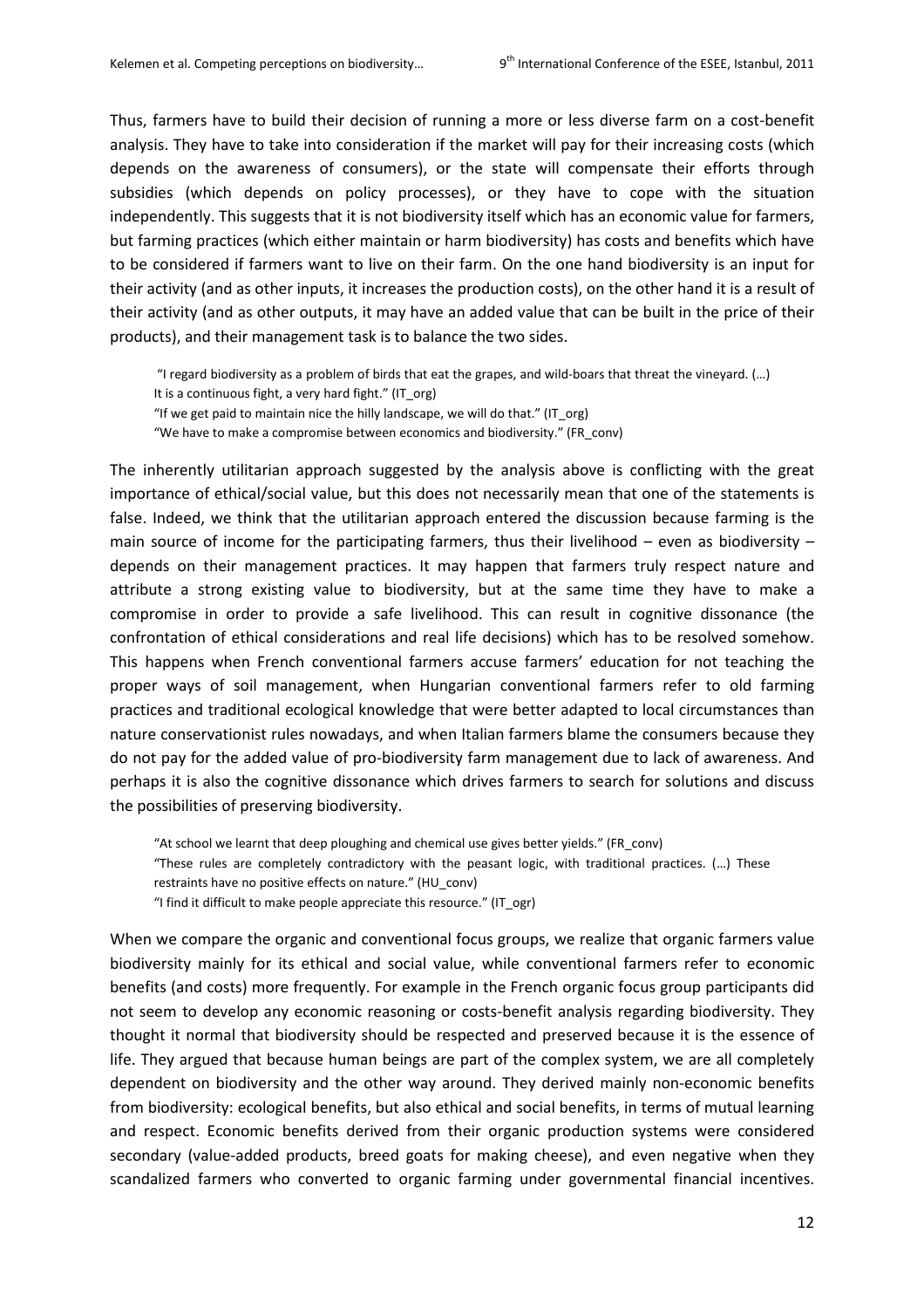Hungarian organic farmers linked ecologic and ethical/social values directly to biodiversity, but they mentioned economic values only indirectly, through the intermediary code of farming. Although they seemed to be aware of realizing economic benefits (income) by the help of biodiversity, this value aspect was debated among them. On the other hand, the ethical and social values as well as the ecological value of biodiversity was a unifying issue, nobody debated that biodiversity has to be preserved based on these values. Italian organic farmers also attached ethical and social values to biodiversity because of its beauty and spirituality, and when talking about the economic side, they agreed that consumers and policy makers lack the awareness and thus underscore the value of biodiversity.

Comparing this pattern to the conventional focus groups we find that the majority of conventional farmers focused on the benefits and costs stemming from preserving biodiversity on their farm, or emphasised the added value biodiversity gives to their products. Only those farmers addressed ecologic and ethical/social values, who were planning to convert to organic farming or who were doing organic without certification (or in the Italian conventional group, the female farmers). This suggests that the differences between the values farmers attach to biodiversity may be traced back to differences in their belief system and philosophical background, which is significantly distinct in the case of organic (and other environmentally friendly) farmers and truly conventional farmers. It would be interesting to study more the sociological literature on organic farmers in order to test the relevance of this observation.

#### HOW TO PRESERVE BIODIVERSITY

Both the above analysis and the frequency of codes suggest that preserving biodiversity was an important topic for all focus groups. Each group acknowledged that biodiversity is in danger due to several reasons. Among the threats to biodiversity, agricultural intensification was mentioned the most frequently, which implies that intensive agriculture is seen by farmers as the biggest threat. However, we think that the significance of agricultural intensification was overemphasised also because focus group participants were all farmers who recognised their direct effect on biodiversity through farming. Beside agricultural intensification invasive species and market processes were mentioned relatively frequently in the focus groups. However, it is worth noting that while market effects were regarded as real threats due to their negative impact on farming activities (forcing farmers to make compromise between economics and biodiversity), invasive species were rather seen as a form of biodiversity (and not as a threat to biodiversity). Invasive species (e.g. Ascplepias syriaca, Ambrosia artemisiifolia, Robinia pseudoacacia) were mentioned in the focus groups as the result of natural processes (even if human interventions triggered these processes) which need continuous efforts to control and thus increase the costs of production. This means also that farmers can (and should) work against invasive species, although their responsibility is limited. Other threatening factors, such as the effects of globalization, land use change, climate change and population growth remained marginal. This suggests that the global processes scientists accuse mostly for the loss of biodiversity are less visible at the local level. Farmers tend to recognize mainly those threats which they can control or which have a direct effect on their everyday life; that is, their knowledge and awareness anchor them to the locality and make them a bit indifferent to the global context.

The role of famers – whether they maintain or threaten biodiversity through their farm management – was debated in almost all focus groups. In general, farmers expressed their respect towards nature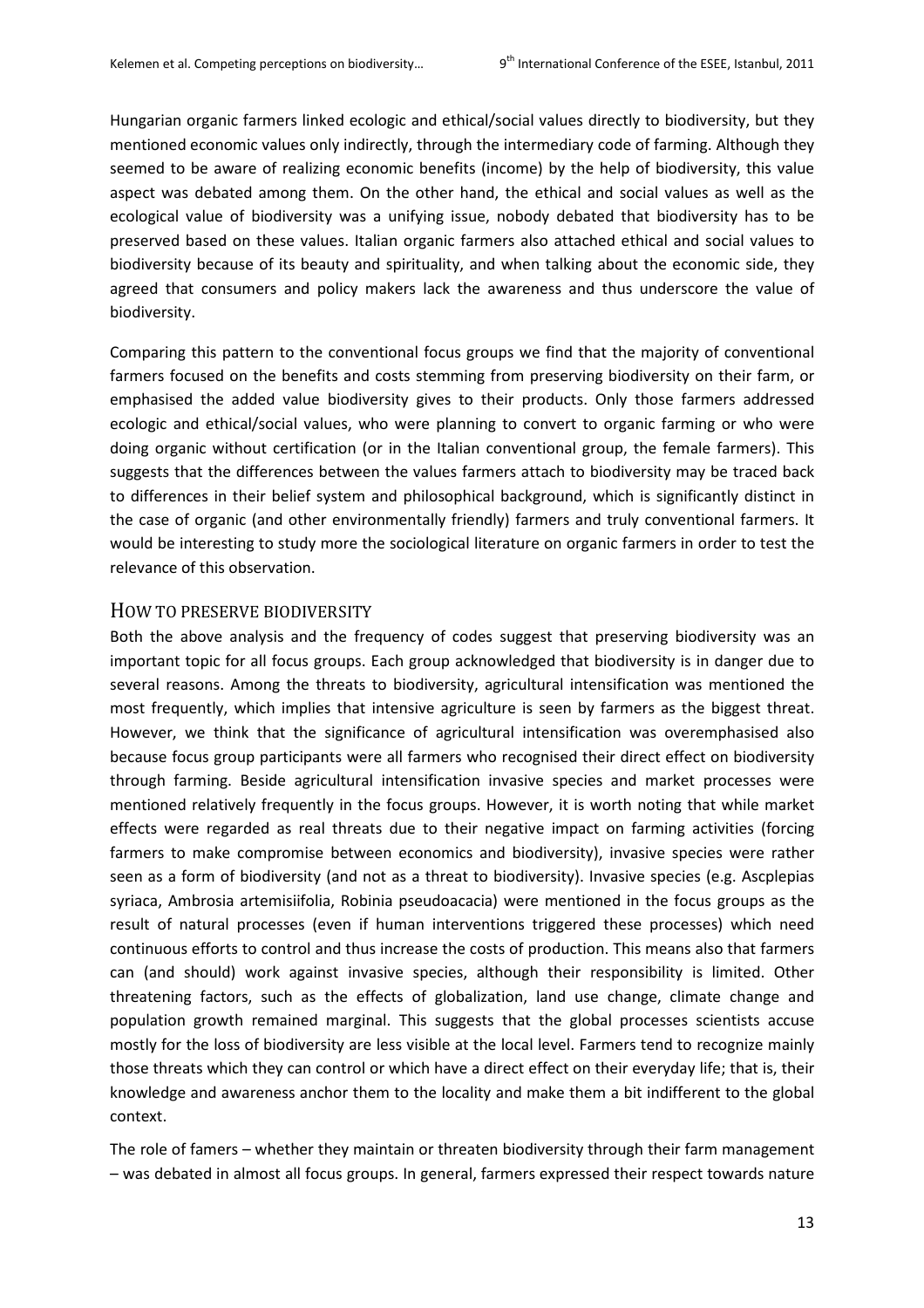and regarded their activity as contributing to biodiversity protection. The more alternative agriculture they practice, the better impacts they think to have on biodiversity. It is also important that the positive impacts on biodiversity are not related solely to organic farming (organic farmers can also harm nature) but to the conscious decision of the farmer to use alternative (more environmentally friendly) practices. However, we also observed that the adoption of alternative farming practices depends on different determinants – ethical (one's belief), social (impact on local community and other's perception), economical (costs-benefits of changes in practice) and institutional determinants (learning practices, governmental incentives) – which are not equally important for farmers.

Farmers made a distinction between individual and community based (policy oriented) actions to maintain biodiversity. Individuals – farmers as they are themselves – can contribute to biodiversity protection by avoiding the use of pesticides and chemicals, protecting the soil, withstanding to continuous increase of productivity and showing a good example to other farmers. These choices depend on personal intentions and awareness, but are also influenced by the broader social and economic environment. That is why they think that society as a whole, and policy in particular, has a key role in biodiversity protection through awareness raising, education and subsidies.

"We would need training on the life in the soil." (FR\_conv)

"There are problems (concerning biodiversity) which should be solved at the local level; this is subsidiarity. But the government has also responsibilities in deciding the level of decision making and support." (HU org)

However, farmers also admitted that present-day policies and administrative regulations often fail to protect biodiversity. For instance, criticism towards the actual regulations were so crucial in the Hungarian focus groups (especially among conventional farmers) that a new coding category had to be established to incorporate all the ideas referring to overwhelming bureaucracy, regulatory problems, national park administration and nature conservation in general. The current policy was blamed not only for its negative socio-economic effects (e.g. the increasing production costs or the overcomplicated regulations), but also for its unclear impacts on the environment. Italian farmers accused policy makers for not acknowledging the efforts organic farmers made to preserve biodiversity, and urged agricultural and environmental policy makers to establish policies that favour the environment because this would directly benefit the citizens. French conventional farmers also criticised administrative regulations and the legislative framework of farming (e.g. agricultural education) for not preserving biodiversity – the only regulation they acknowledged as an effective tool for biodiversity protection was to leave grass strips on arable fields.

## **CONCLUSION**

To sum up the results of our study, let us turn to back to our initial hypotheses and see whether we can formulate sound answers to them.

The first hypothesis about having no differences in the perceptions of farmers and scientists cannot be reinforced by the focus group results. Farmers are heterogeneous according to their knowledge and belief system which influences their understanding of biodiversity; hence there is no single interpretation of biodiversity among them. Although farmers' understanding of biodiversity has overlapping elements with scientific definitions (e.g. in terms of species and habitat diversity), it reflects a more holistic and value laden approach which lacks certain aspects of the scientific interpretation.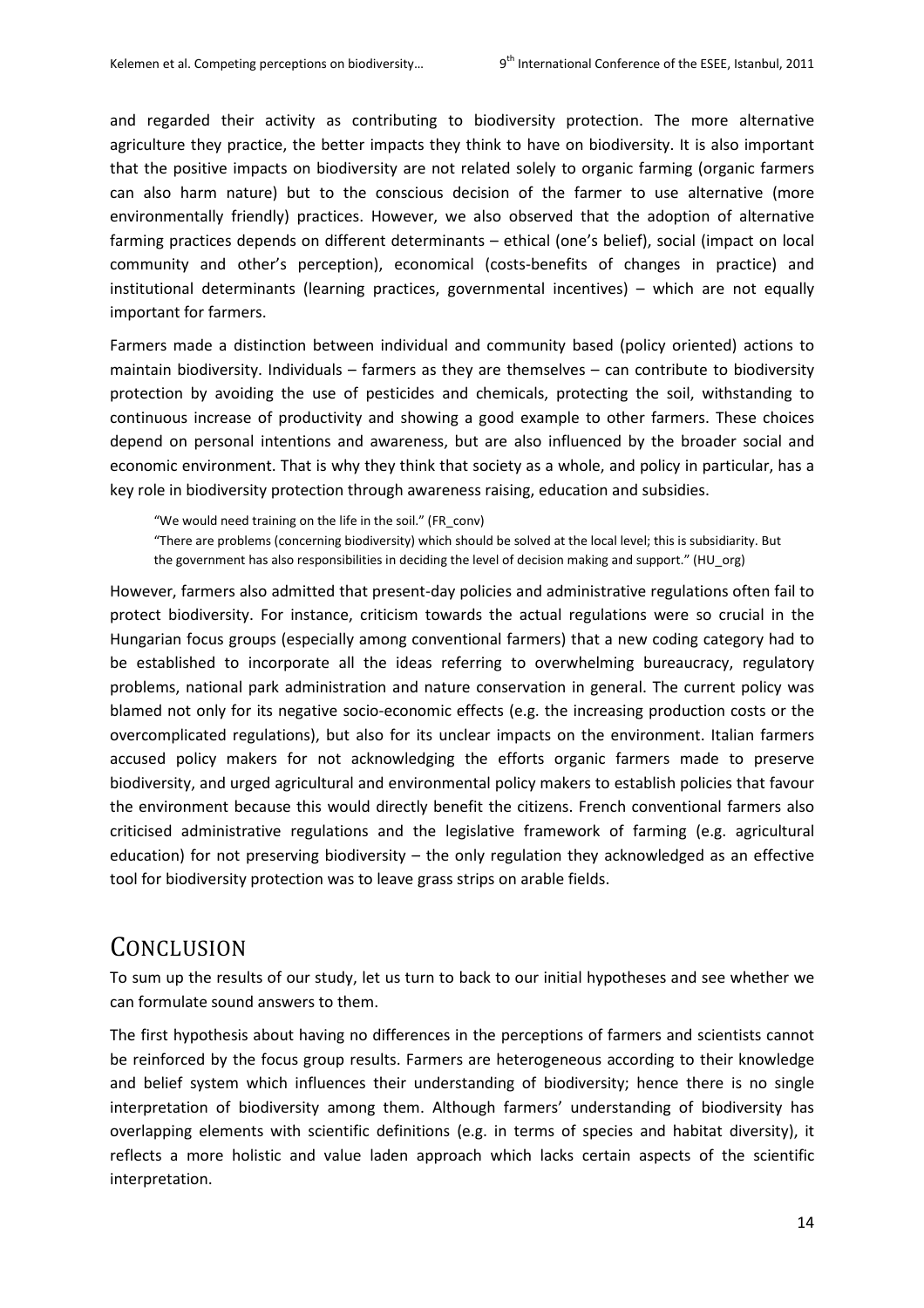The second hypothesis about the difference between the perceptions of organic and conventional farmers can be partly reinforced by the focus group research. Organic farmers within our sample tended to have a complex and holistic approach to biodiversity, and they were relatively unified in this aspect. Conventional farmers, on the other hand, showed larger differences: those who practice alternative agriculture had an approach more similar to the one of organic farmers, while those who run more intensive farms shared a more rational (more utilitarian) view of biodiversity.

The third hypothesis about the differences between how organic and conventional farmers realize the benefits from biodiversity cannot be reinforced based on this study. Our results suggest that farmers – regardless of being organic or conventional ones – attribute a mixture of values to biodiversity. Ethical and social values are important for all of them, while the economic value approach is more dominant in the conventional focus groups. When the economic side of biodiversity is discussed, economic values are often in conflict with ethical/social values, resulting in cognitive dissonance.

Finally, the fourth hypothesis about the relationship between the level of assessment and the range of benefits farmers realize can partly be reinforced. Generally speaking, those farmers who had a more holistic, philosophical view on biodiversity acknowledged the global benefits of biodiversity beside benefits realized at the individual and local level. On the contrary, those farmers who had a lack of knowledge on biodiversity or approached biodiversity from a more utilitarian point of view were not really aware of those benefits of biodiversity which can be realized at broader geographical scales.

Besides answering the initial hypotheses, two more messages can be drawn from the study concerning methodological issues. Focus groups helped us experience that scientific concepts become inherently value-laden when we put them into the local context. In any kind of valuation, which involves local stakeholders and focuses on a scientifically defined phenomenon, the subject of valuation is reinterpreted by the participants. Hence, scientists should be aware of the various contexts of valuation and should understand how participants conceptualize the subject of valuation before choosing the appropriate method of valuation. Focus groups were also able to unfold the richness of valuation approaches and the wide range of benefits farmers attach to biodiversity. Ethical and social values, economic values and ecological values were mentioned in almost each of the groups, and different beneficiaries were addressed by farmers. Our findings suggest that monetary valuation methods may have limits in biodiversity valuation because they may restraint the range of benefits and probably underscore the importance of biodiversity, since farmers attribute also non-monetary values to biodiversity which are difficult to express in monetary terms.

## ACKNOWLEDGEMENT

This research was funded under the  $7<sup>th</sup>$  Framework Programme of the EU (Project no. 227161). We are grateful to Felix Herzog, Frank Wätzhold and Mark Welsh for their helpful comments and corrections provided to the original version of the research report.